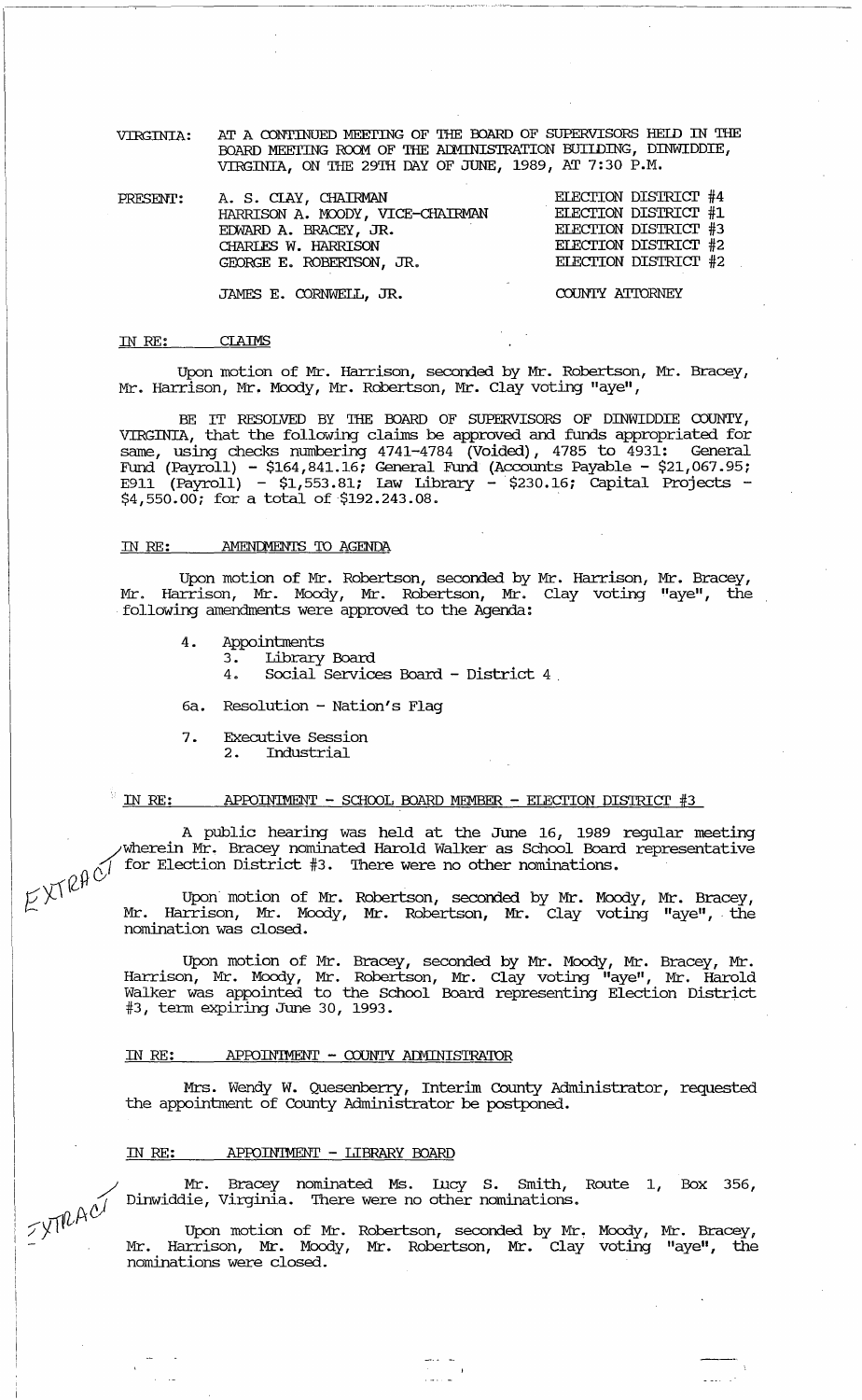$\label{eq:2.1} \frac{1}{\sqrt{2}}\int_{\mathbb{R}^3}\frac{1}{\sqrt{2}}\left(\frac{1}{\sqrt{2}}\right)^2\frac{1}{\sqrt{2}}\left(\frac{1}{\sqrt{2}}\right)^2\frac{1}{\sqrt{2}}\left(\frac{1}{\sqrt{2}}\right)^2\frac{1}{\sqrt{2}}\left(\frac{1}{\sqrt{2}}\right)^2\frac{1}{\sqrt{2}}\left(\frac{1}{\sqrt{2}}\right)^2\frac{1}{\sqrt{2}}\frac{1}{\sqrt{2}}\frac{1}{\sqrt{2}}\frac{1}{\sqrt{2}}\frac{1}{\sqrt{2}}\frac{1}{\sqrt{2}}$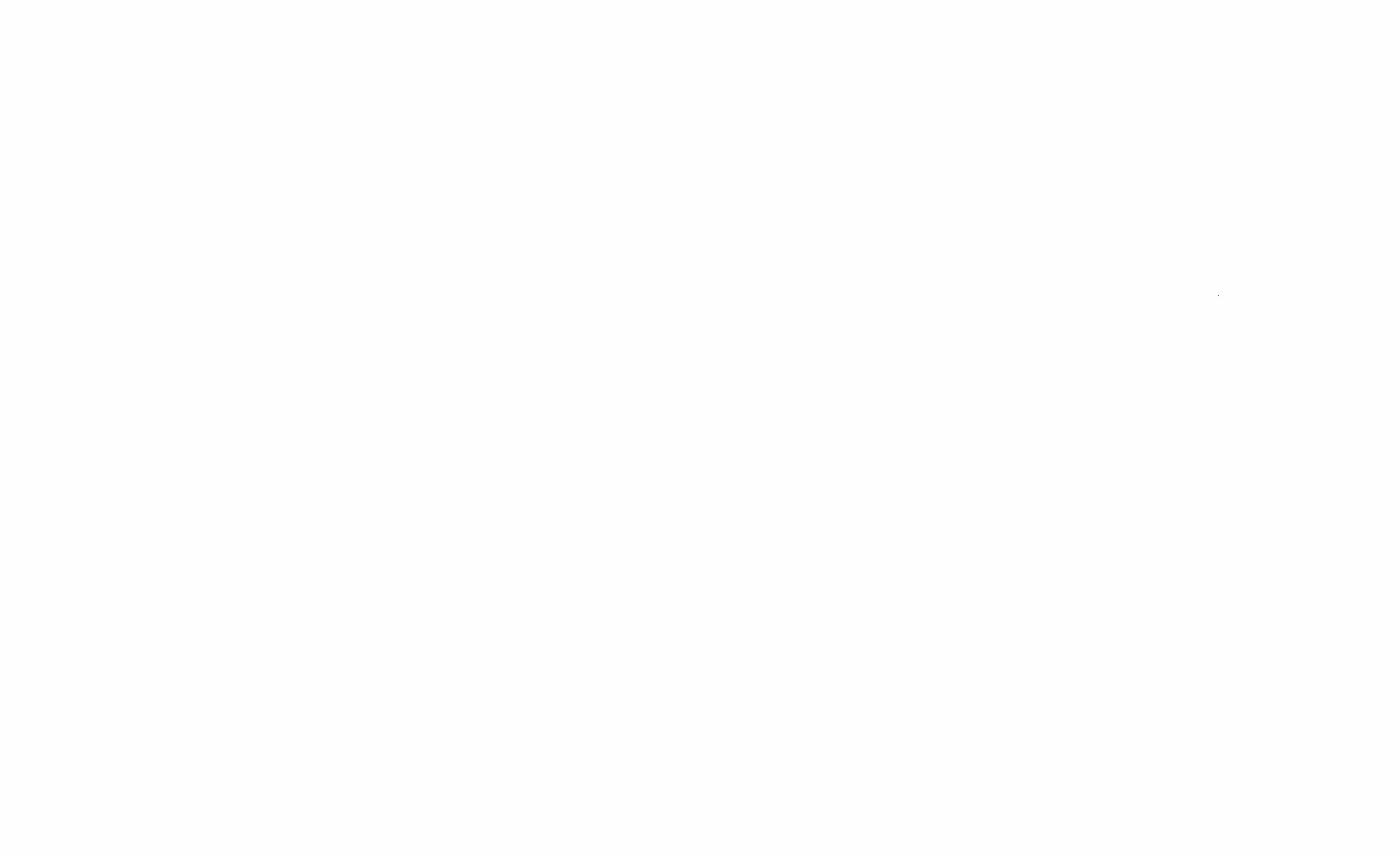Upon motion of Mr. Robertson, seconded by Mr. Moody, Mr. Bracey, Mr. Harrison, Mr. Moody, Mr. Robertson, Mr. Clay voting "aye", Ms. Illcy S. Smith was appointed to the Library Board with tenn expiring June 30, 1993.

c-j ~ c=J

IN RE: APPOINTMENT - SOCIAL SERVICES BOARD<br>
Mr. Robertson nominated Ms. Inna-<br>  $\chi^2$ Mr. Robertson nominated Ms. Lynda Ragsdale be reappointed to the .<br>Social services Board. There were no other nominations.

 $\frac{1}{2}$  Upon motion of Mr. Robertson, seconded by Mr. Bracey, Mr. Bracey, Mr. Harrison, Mr. Moody, Mr. Robertson, Mr. Clay voting "aye", the nominations were closed.

> Upon motion of Mr. Robertson, seconded by Mr. Moody, Mr. Bracey, Mr. Harrison, Mr. Moody, Mr. Robertson, Mr. Clay voting "aye", Ms. Lynda Ragsdale was reappointed to the Social services Board, with tenn expiring June 30, 1993.

# IN *RE:* RESoliJTION -- LEASE-IURCHASE AGREEMENT - lANDFILL EQUIP.

/' Upon motion of Mr. Bracey, seconqed by Mr. Bracey, Mr. Harrison, Mr. Moody, Mr. Robertson, Mr. Clay voting "aye", the following resolution was adopted:

Resolution authorizing the execution and delivery of a master Equipment Lease/Purchase Agreement, and related instruments, and detennining other matters in connection therewith.

WHEREAS, the governing body of the County of Dinwiddie ("Lessee") has determined that a true and very real need exists for the equipment (the "Equipment") described in the Master Equipment Lease Purchase Agreement (the "Agreement") presented to this meeting; and

WHEREAS, Lessee has taken the necessary steps, including those relating to any applicable legal bidding requirements, to arrange for the acquisition of the Equipment; and

WHEREAS, Lessee proposes to enter into the Agreement substantially in the form presented to this meeting; and

WHEREAS, Lessee reasonably anticipates that it and its subordinate entities will not issue tax-exempt obligations in the face amount of more than \$10,000,000 during the current calendar year.

NOW THEREFORE BE IT RESOLVED BY THE OOARD OF SUPERVISORS OF DINWIDDIE COUNTY, VIRGINIA AS FOllOWS:

Section 1. It is hereby found and determined that the terms of the Agreement in the form presented to this meeting and incorporated in this resolution are in the best interests of Lessee for the acquisition of the Equipment.

Section 2. The Agreement is hereby approved. The County Administrator of Lessee and any other officer of Lessee who shall have power to execute contracts on behalf of Lessee be, and each of them hereby is, authorized to execute, acknowledge and deliver the Agreement with any changes, insertions and omissions therein as may be approved by the officers who execute the Agreement, such approval to be conclusively evidenced by such execution and delivery of the Agreement. The County Administrator of the Lessee and any other officer of Lessee who shall have power to do so be, and each of them hereby is, authorized to affix the official seal of Lessee to the Agreement and attest the same.

Section 3. The proper officers of Lessee be, and each of them hereby is, authorized and directed to execute and deliver any and all papers, instruments, opinions, certificates, affidavits and other documents and to do or cause to be done any and all other acts and things necessary or proper for carrying out this resolution and the Agreement.

Section 4. Lessee hereby designates the Agreement as a "qualified tax-exempt obligation" within the meaning of Section 265(b) (3) of the Internal Revenue Code of 1986 as amended."

 $L$ *XIISHL*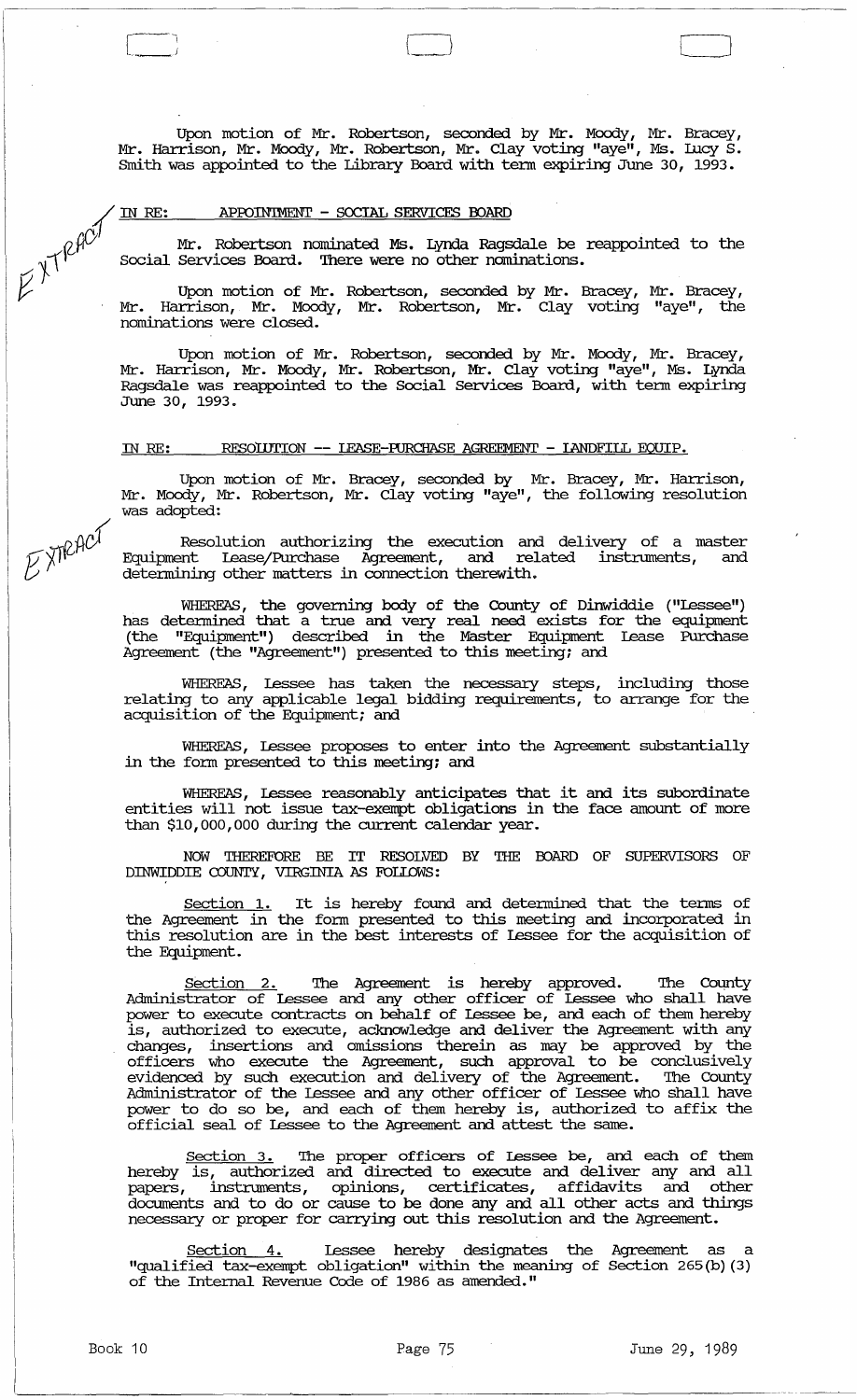The undersigned further certifies that the above resolution has not been repealed or amended and remains in full force and effect and further certifies that the within Master Equipment Lease/Purchase Agreement is the same as presented at said meeting of the governing body of lessee.

Date: June 29, 1989 (SEAL)

# IN *RE:* JAIL FACILITY **--** HOIDING TANK - SEPl'IC SYSTEM

Mrs. Wendy Quesenberry, Interim County Administrator, advised she had been looking into reducing the cost of the daily pumping of the septic system at the jail. She asked R. Stuart Royer, the designer of the septic system, to work with her and the Health Department on the installation of a 10,000 gallon holding tank. If the system works, pumping could be reduced to pumping every three days, which would save \$600 per week of the pumping cost. '!he cost depends on the Health Department's review of the plans. Ms. Quesenberry advised the 10,000 tank is free, and the cost, ranging from \$3,500 to \$7,000, would include the design, installation of the tank, and the electrical work.

Upon motion of Mr. Bracey, seconded by Mr. Harrison, Mr. Bracey, Mr. Harrison, Mr. Moody, Mr. Robertson, Mr. Clay voting "aye",

BE IT RESOLVED BY THE BOARD OF SUPERVISORS OF DINWIDDIE COUNTY, VIRGINIA, that the County Administrator and R. stuart Royer and Associates are authorized to work with the Health Department in the design of an alternate system for the drainfield which serves the Courthouse complex at a cost not to exceed \$7,000.

# IN *RE:* JAIL FACILITY **--** CHANGE ORDERS

Mrs. Wendy W. Quesenberry, Interim County Administrator, presented the following change orders regarding the Jail Facility:

| 1.               | Install new push button on shower       | 341.22     |
|------------------|-----------------------------------------|------------|
| $\overline{2}$ . | Install new shower head                 | 210.54     |
| 3.               | Repair drain in ceiling of boiler room  | \$314.60   |
| 4.               | Replaced hot water heater               | \$4,007.52 |
| 5.               | Convert hot water heater to gas         | 660.00     |
| 6.               | Replace faucets on lavatories (5)       | 130.68     |
| 7.               | Provide new faucets on kitchen sink (3) | \$175.45   |
|                  | TOTAL                                   | \$5,840.01 |

Upon motion of Mr. Robertson, seconded by Mr. Bracey, Mr. Bracey, Mr. Harrison, Mr. Moody, Mr. Robertson, Mr. Clay voting "aye", the change orders totalling \$5,840.01, as preseted for the Jail Facility are approved.

### IN RE: **JAIL ROOF**

Mrs. Wendy W. Quesenbeny, Interim County Administrator, presented the Board with roofing specifications by Manville for the Jail Facility, which is a self-adhesive rubber type roof. The Manville Group has been in business for over 132 years. '!he roofers make their own inspections and there is a 10 year warranty for labor and materials on the roof.

# IN *RE:* RESOIIJTION **--** NATION'S FIAG

Upon motion of Mr. Robertson, seconded by Mr. Harrison, Mr. Bracey,  $n\infty$  Mr. Harrison, Mr. Moody, Mr. Robertson, Mr. Clay voting "aye", the following resolution was adopted:

> WHEREAS, the United states Supreme Court has ruled' that our Nation's Flag may be burned or desecrated as an act of opposition or revolt; and

EXTRACT